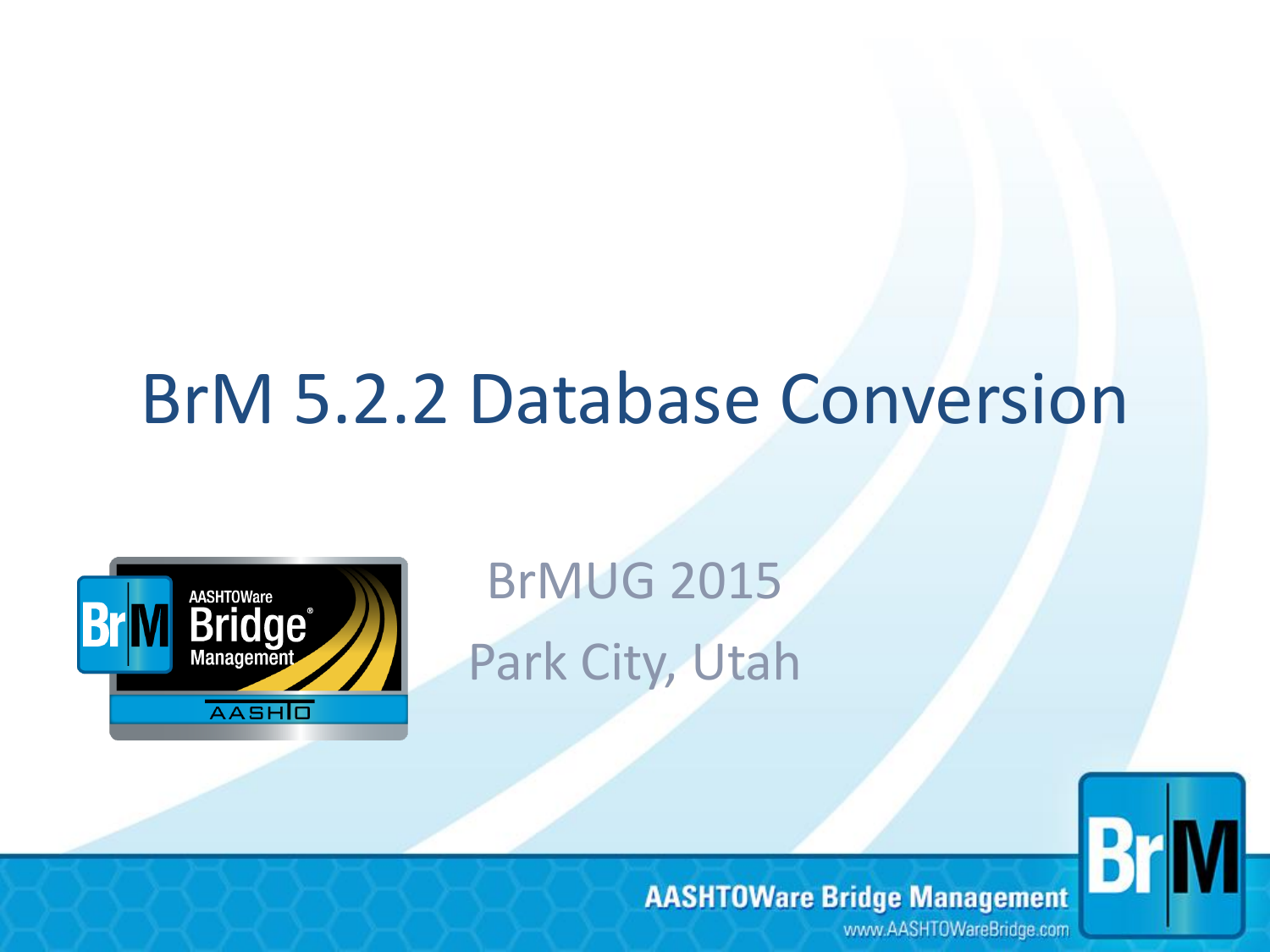# Significant Changes

- GUIDs
	- Globally Unique Identifier
	- Key fields replaced in DB with GUID field
- English Units Database – All units in DB are English based – Still able to display Metric if needed

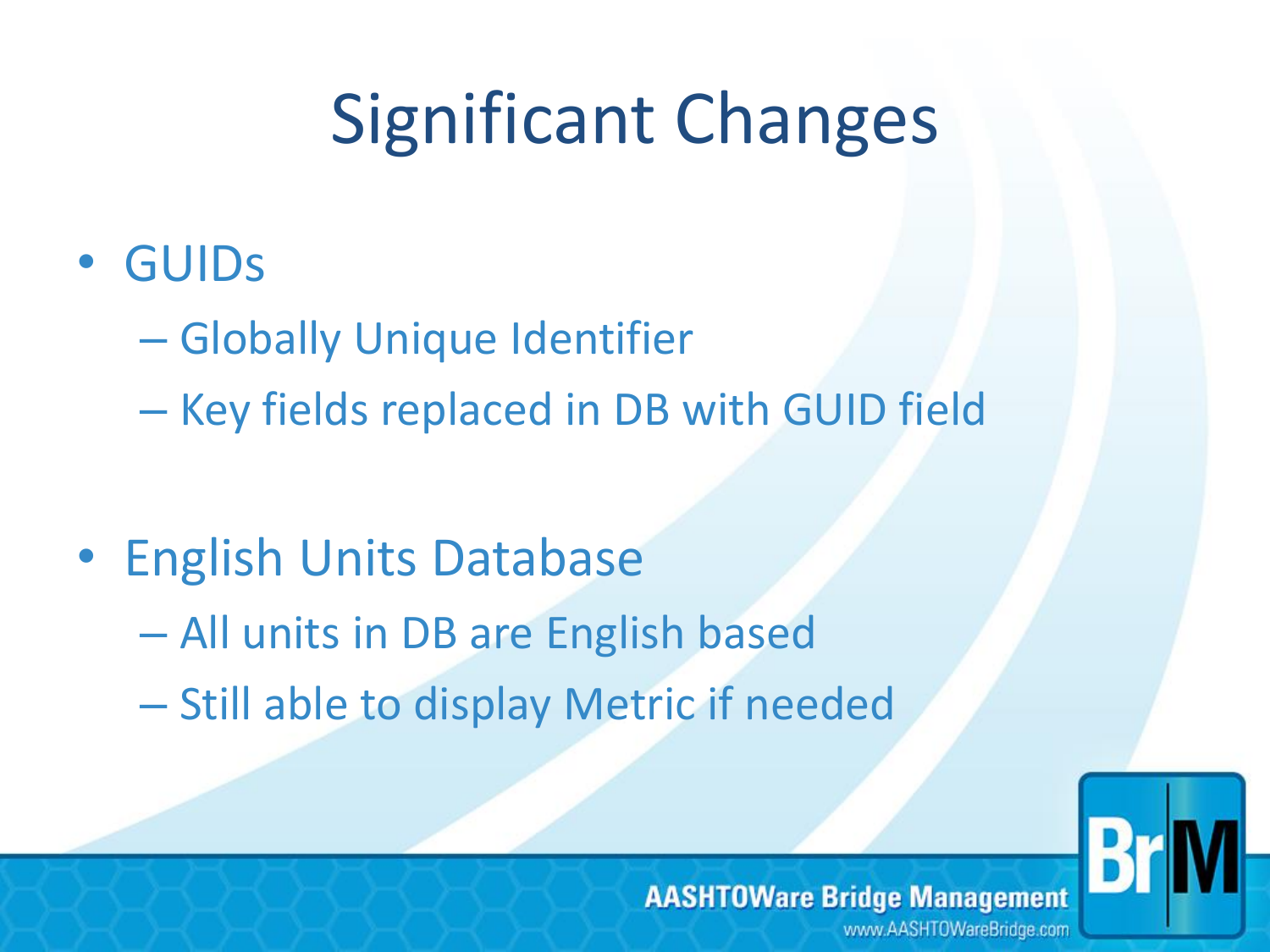# GUIDS

• Globally Unique Identifier

• Randomly Generated Number

• All old fields still exist!



#### **AASHTOWare Bridge Management**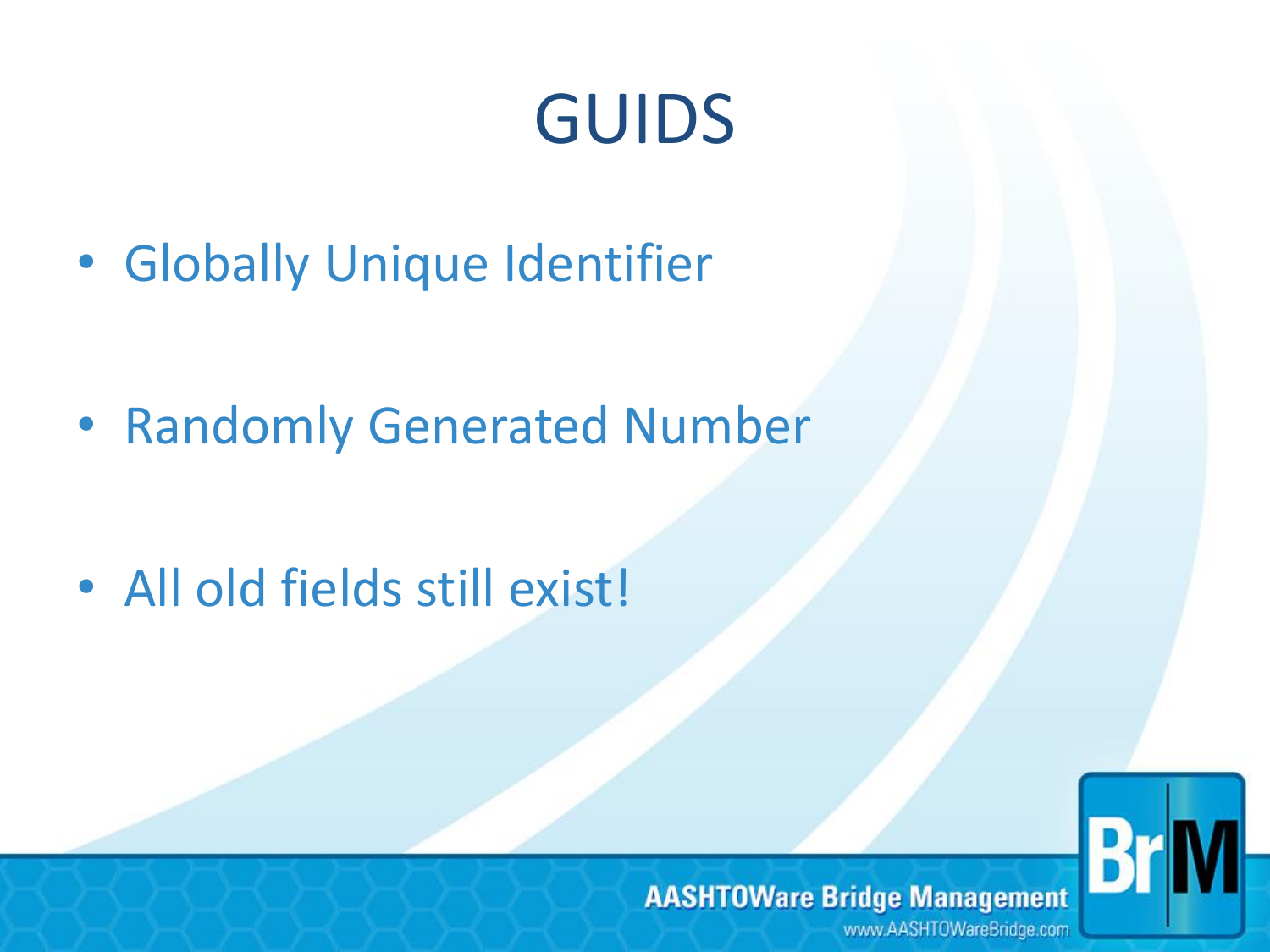### GUIDS Example

|     | <b>Column Name</b>   | Data Type        | <b>Allow Nulls</b>       |
|-----|----------------------|------------------|--------------------------|
| УRТ | <b>BRKEY</b>         | varchar(15)      | П                        |
| Ÿ.  | <b>INSPKEY</b>       | varchar(4)       | ⊓                        |
| 8   | ELEM_KEY             | numeric(4, 0)    | П                        |
| 8   | ELEM PARENT KEY      | numeric(4, 0)    | П                        |
| Ÿ.  | <b>ENVKEY</b>        | numeric(1, 0)    | П                        |
| P.  | <b>STRUNITKEY</b>    | numeric(4, 0)    | П                        |
| P.  | ELEM GRANDPARENT KEY | numeric(4, 0)    | $\Box$                   |
|     | <b>ESSAY QUARTER</b> | <b>HOZEL</b>     | Ţ                        |
|     | ELEM SCALE FACTOR    | float            | $\overline{\mathcal{J}}$ |
|     | ELEM_PCTSTATE1       | float            | $\Box$                   |
|     | ELEM_PCTSTATE2       | float            | $\overline{\phantom{a}}$ |
|     | ELEM_PCTSTATE3       | float            | П                        |
|     | ELEM_PCTSTATE4       | float            | П                        |
|     | ELEM_QTYSTATE1       | float            | П                        |
|     | ELEM OTYSTATE2       | float            | П                        |
|     | ELEM_QTYSTATE3       | float            | П                        |
|     | ELEM OTYSTATE4       | float            | П                        |
|     | ELEM_DESC            | varchar(255)     | √                        |
|     | ELEM CREATEDATETIME  | datetime         | ⊽                        |
|     | ELEM CREATEUSERKEY   | $v$ archar $(4)$ | ⊽                        |
|     | ELEM_MODTIME         | datetime         | ⊽                        |
|     | ELEM_MODUSERKEY      | varchar(4)       | ⊽                        |
|     | ELEM_DOCREFKEY       | varchar(255)     | $\overline{\mathcal{A}}$ |
|     | ELEM_NOTES           | varchar(2000)    | $\overline{\mathcal{A}}$ |
|     |                      |                  |                          |

| Column Name                | Data Type Allow Nulls |                          |
|----------------------------|-----------------------|--------------------------|
| <b>Nº</b> PON ELEM INSP GD | varchar(32)           | П                        |
| <b>BRKEY</b>               | varchar(15)           | ⊽                        |
| <b>INSPKEY</b>             | varchar(4)            | √                        |
| ELEM_KEY                   | numeric(4, 0)         | ⊽                        |
| ELEM PARENT KEY            | numeric(4, 0)         | $\overline{\mathcal{J}}$ |
| <b>ENVKEY</b>              | numeric(1, 0)         | ⊽                        |
| <b>STRUNITKEY</b>          | numeric(4, 0)         | $\overline{\mathbf{v}}$  |
| ELEM GRANDPARENT KEY       | numeric(4, 0)         | $\overline{\mathcal{A}}$ |
| ELEM_QUANTITY              | float                 | $\Box$                   |
| ELEM SCALE FACTOR          | float                 | ⊽                        |
| ELEM PCTSTATE1             | float                 | $\Box$                   |
| ELEM_PCTSTATE2             | float                 | $\overline{\phantom{a}}$ |
| ELEM_PCTSTATE3             | float                 | П                        |
| ELEM_PCTSTATE4             | float                 | $\Box$                   |
| ELEM_QTYSTATE1             | float                 | $\Box$                   |
| ELEM_QTYSTATE2             | float                 | П                        |
| ELEM OTYSTATE3             | float                 | П                        |
| ELEM OTYSTATE4             | float                 | $\Box$                   |
| ELEM DESC                  | varchar(255)          | $\overline{\mathbf{v}}$  |
| ELEM CREATEDATETIME        | datetime              | $\overline{\mathcal{A}}$ |
| ELEM CREATEUSERKEY         | varchar(4)            | ⊽                        |
| ELEM MODTIME               | datetime              | $\overline{\mathbf{v}}$  |
| ELEM_MODUSERKEY            | varchar(4)            | $\overline{\mathbf{v}}$  |
| ELEM_DOCREFKEY             | varchar(255)          | $\overline{\mathsf{v}}$  |
| ELEM_NOTES                 | varchar(3999)         | ⊽                        |
| PON ELEM INSP LB           | varchar(50)           | $\overline{\mathbf{v}}$  |
| PON_ELEM_DEFS_GD           | varchar(32)           | $\Box$                   |
| PON_ENVT_DEFS_GD           | varchar(32)           | $\Box$                   |
| INSPEVNT GD                | varchar(32)           | $\Box$                   |
| STRUCTURE_UNIT_GD          | varchar(32)           | $\Box$                   |
| PARENT PON ELEM INSP GD    | varchar(32)           | $\overline{\mathcal{A}}$ |
| BRIDGE_GD                  | varchar(32)           |                          |

#### **AASHTOWare Bridge Management**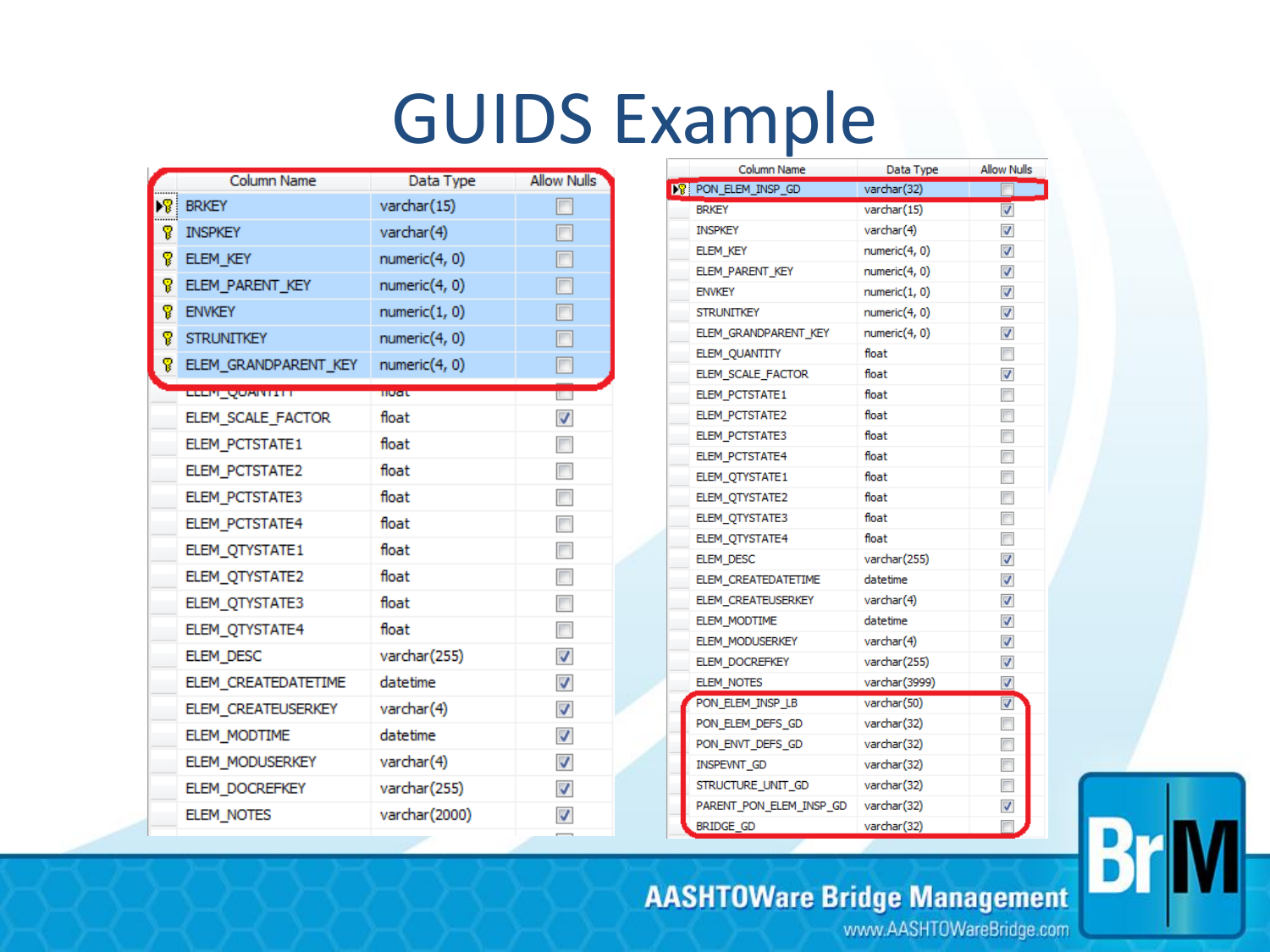# Views To The Rescue

• Added views that mimic 5.2.1 tables

- Views for following tables
	- BRIDGE
	- INSPEVNT
	- PON\_ELEM\_INSP
	- ROADWAY
	- STRUCTUNIT

#### **AASHTOWare Bridge Management**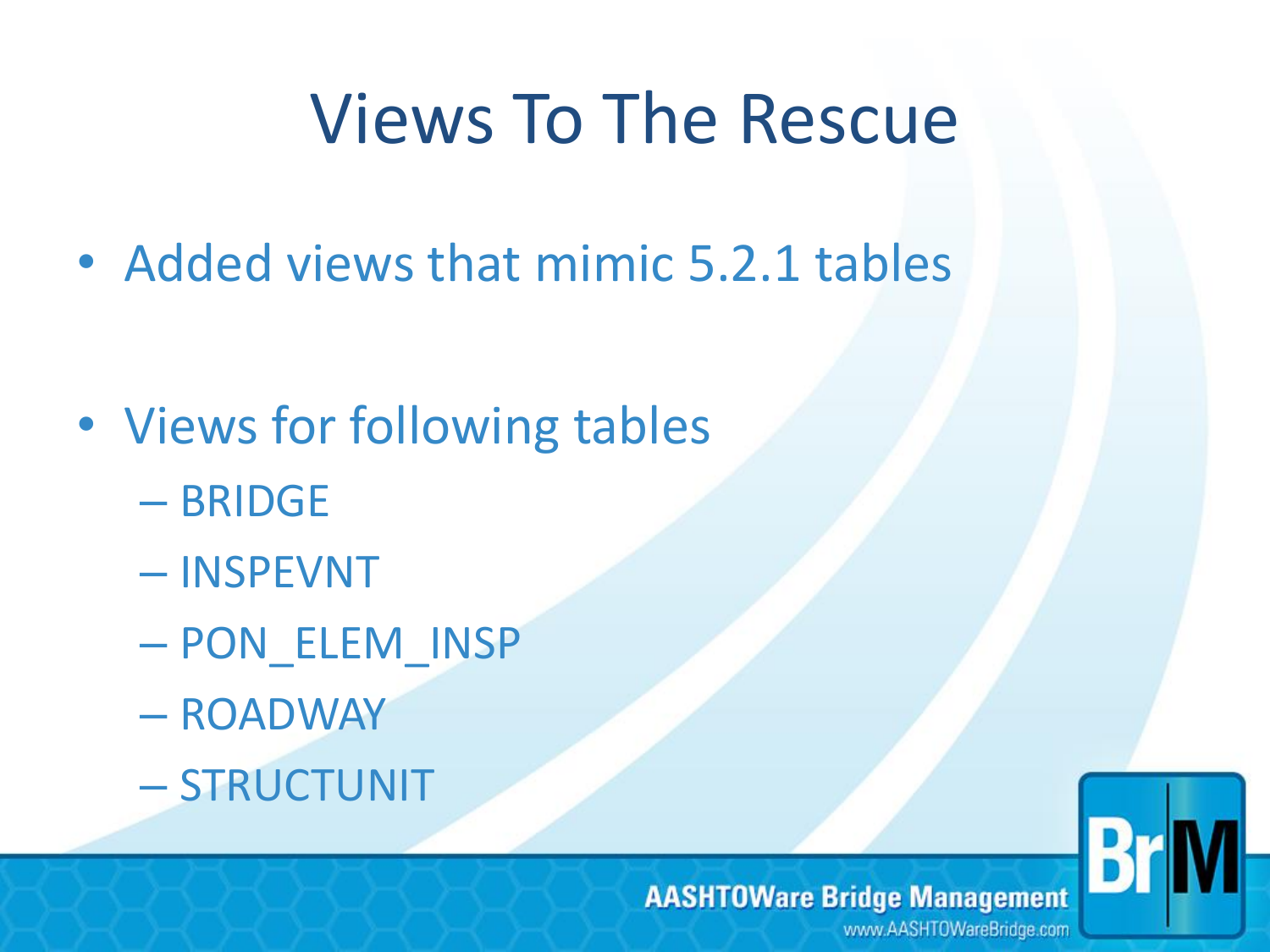# English Based Units

• All unit fields converted to English

- Conversion done through the PAIRCODE – Links to METRIC\_ENGLISH field
- No going back
	- Check your PAIRCODES!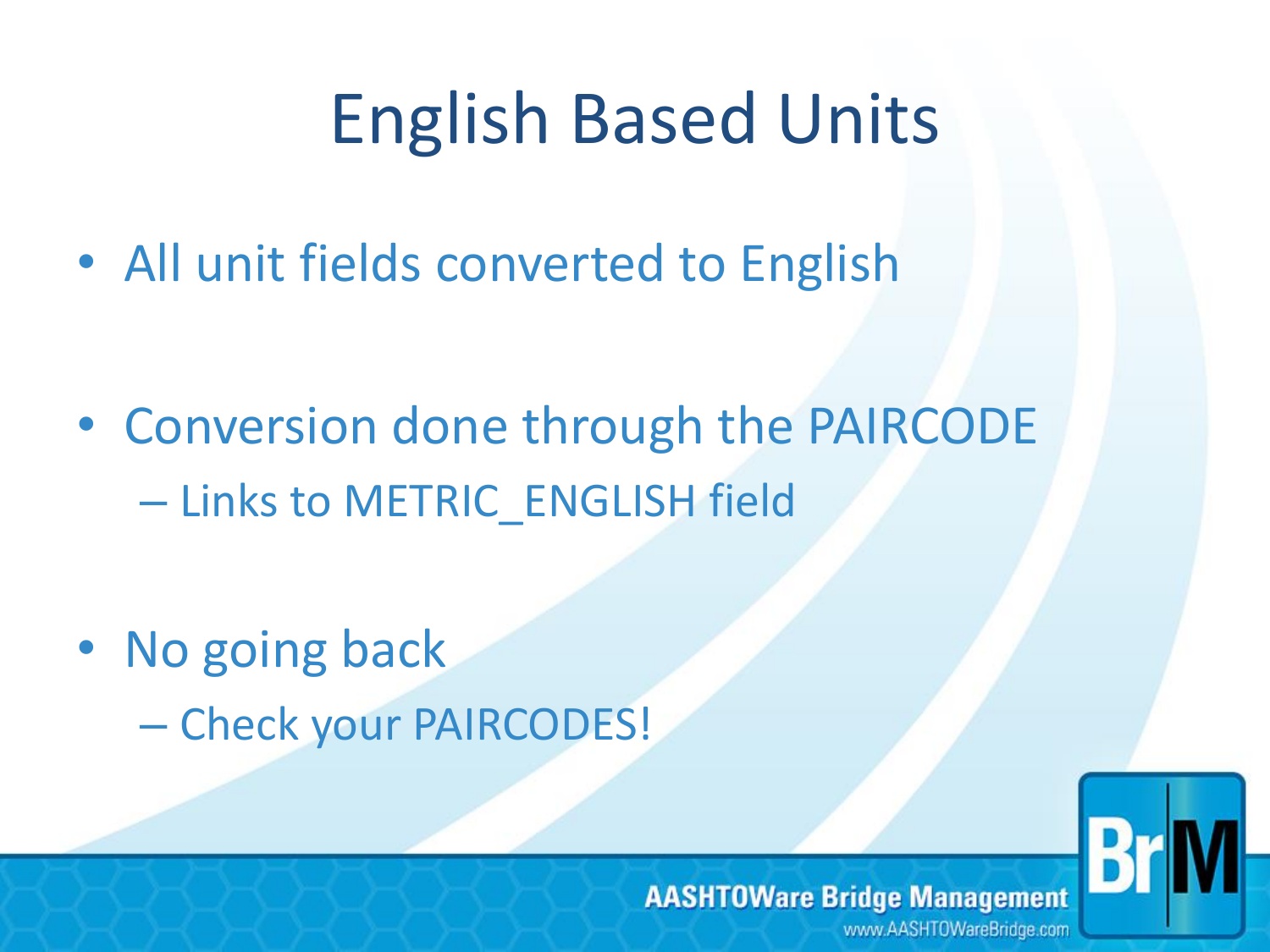# Script Based Options

• Ability to change what script does

• Each option has different options

• No going back – Verify your options!



#### **AASHTOWare Bridge Management**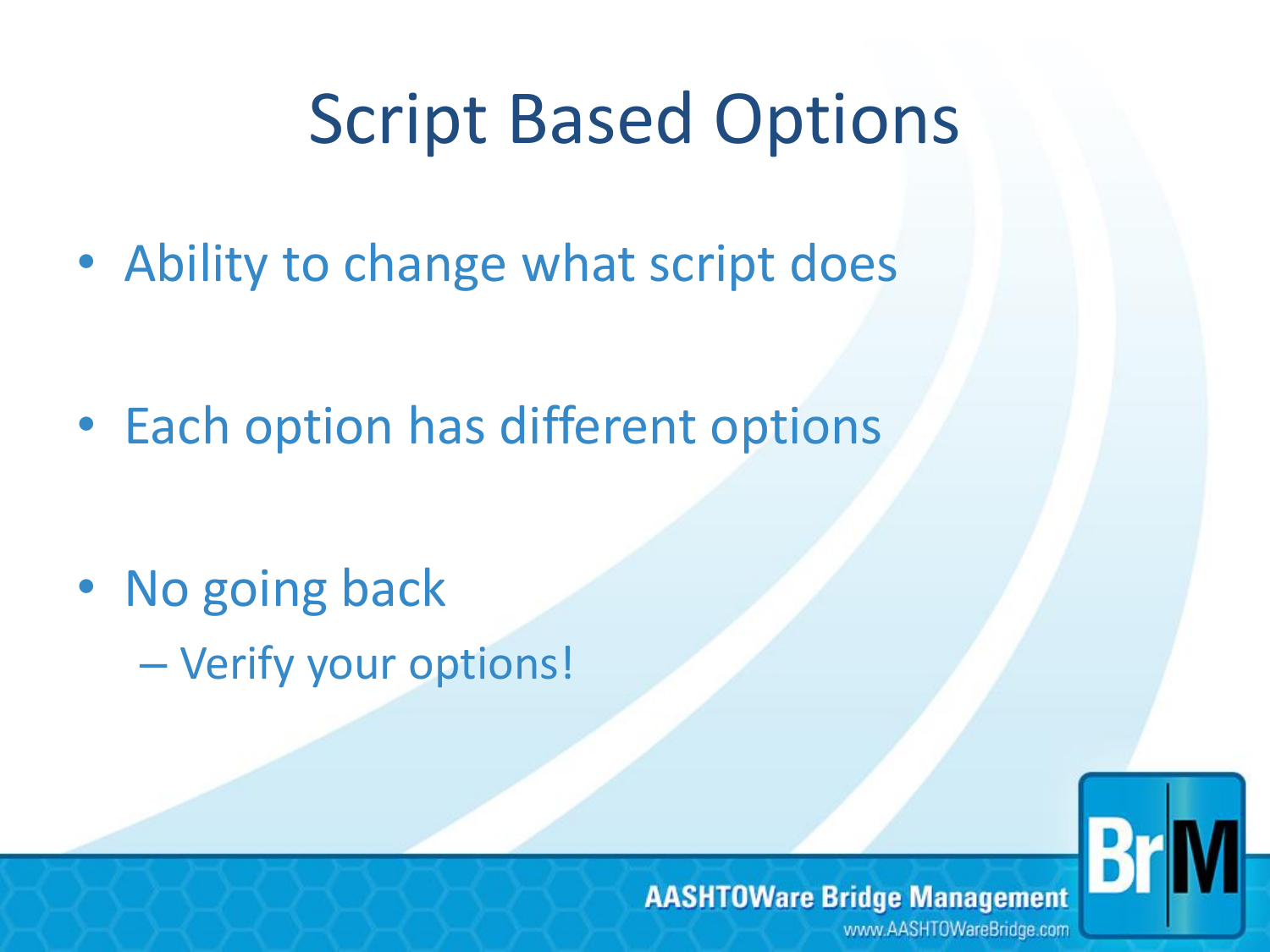#### **Script Based Options**

-- Turn on or off parts of the upgrade. Please refer to documents for more details. INSERT INTO PON GLOB VAR (VARI, VAR VALUE) VALUES ('ARCHIVE PON ELEM INSP', 'DEFAULT'); -- DEFAULT | ALWAYS | NEVER INSERT INTO PON GLOB VAR (VARI, VAR VALUE) VALUES ('INSERT STANDARD BENEFITS ACTIONS', 'DEFAULT'); -- DEFAULT | SKIP INSERT INTO PON GLOB VAR (VARI, VAR VALUE) VALUES ('CONVERT METRIC TO ENGLISH', 'ON (ONLY COLUMNS IN PON DICT)'); --INSERT INTO PON GLOB VAR (VARI, VAR VALUE) VALUES ('FORWARD ELEMS FOR BLANK INSP', 'ON'); -- ON | OFF

-- Turn on or off parts of the scripts. These will cause scripts to fail and are to be used for debugging. INSERT INTO PON GLOB VAR (VARI, VAR VALUE) VALUES ('PCB', 1);  $-$  Pre-Clean up INSERT INTO PON GLOB VAR (VARI, VAR VALUE) VALUES ('TSC', 1); -- Schema update/creation. INSERT INTO PON GLOB VAR (VARI, VAR VALUE) VALUES ('PUP', 1); -- Grant 'PONTISUSER' permissions to new tables. INSERT INTO PON\_GLOB\_VAR (VARI, VAR VALUE) VALUES ('DDV', 1); -- Default Data verification. INSERT INTO PON GLOB VAR (VARI, VAR VALUE) VALUES ('FDV', 1); -- Force Set Default Data. INSERT INTO PON GLOB VAR (VARI, VAR VALUE) VALUES ('SUI', 1); -- Index update/creation. INSERT INTO PON\_GLOB\_VAR (VARI, VAR\_VALUE) VALUES ('SPK', 1); -- Primary Key creation. INSERT INTO PON GLOB VAR (VARI, VAR VALUE) VALUES ('SFK', 1); -- Foreign Key creation. INSERT INTO PON\_GLOB\_VAR (VARI, VAR\_VALUE) VALUES ('SVW', 1); -- Views creation. INSERT INTO PON GLOB VAR (VARI, VAR VALUE) VALUES ('STG', 1); -- Triggers creation. INSERT INTO PON GLOB VAR (VARI, VAR VALUE) VALUES ('PDR', 1); -- Procedures creation. INSERT INTO PON GLOB VAR (VARI, VAR VALUE) VALUES ('FNC', 1); -- Functions creation. INSERT INTO PON GLOB VAR (VARI, VAR VALUE) VALUES ('PCA', 1); -- Post-Clean up.

#### **AASHTOWare Bridge Management**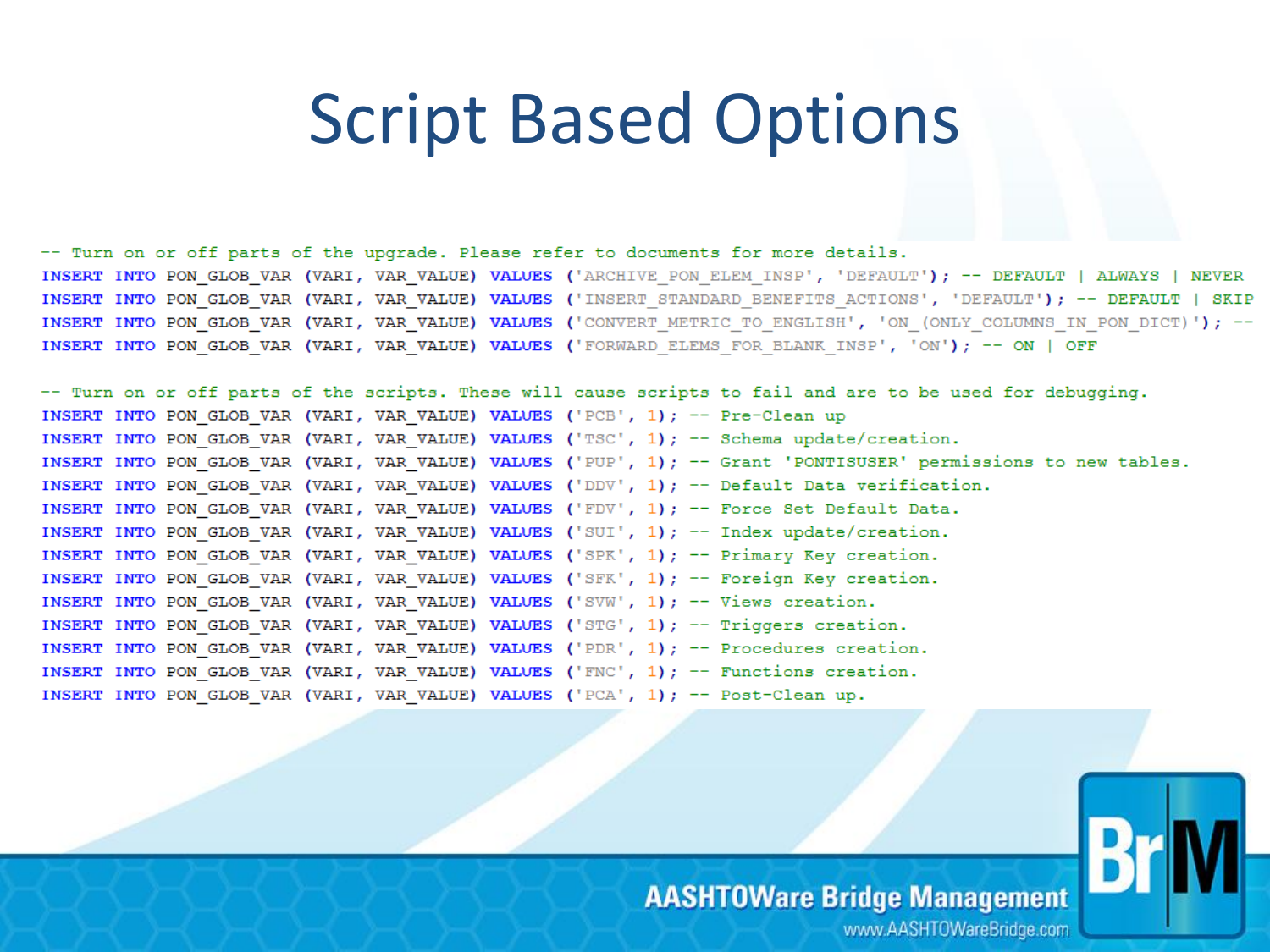# Script Checks

• Pre-migration checks to validate data

• Will give suggestions for corrections

• Scripts have not completed if checks hit!

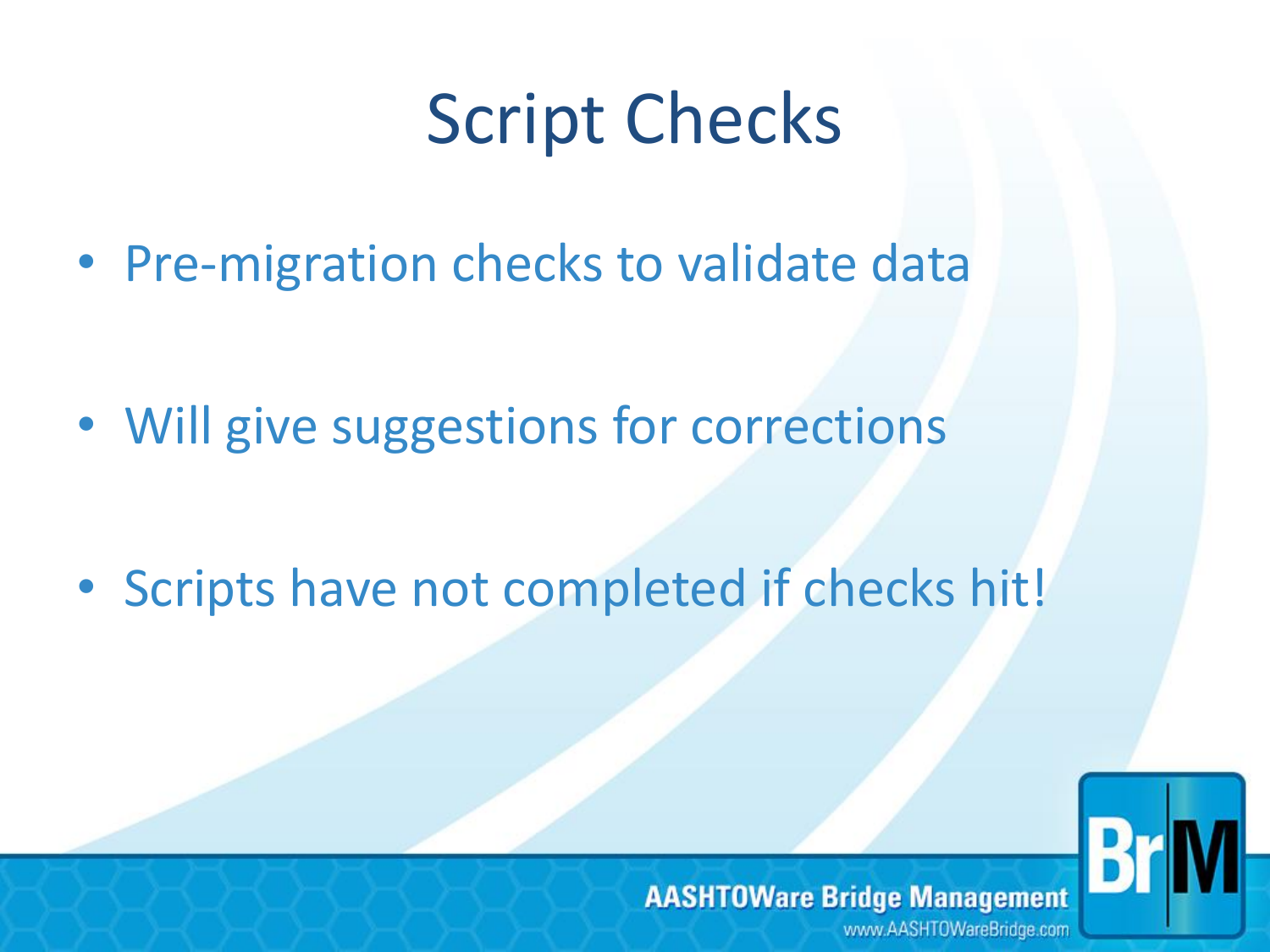### **Script Checks**

#### Msg 50000, Level 16, State 1, Line 42

III SCRIPTS STOPPED DUE TO CUSTOM OBJECTS EXISTING THAT WOULD PREVENT SUCCESSFUL UPGRADE. III Errors will occur during the update process for BRM522RC2. Due to the switch to GUID, objects t ALTER TABLE BMSROCK HEADER DROP CONSTRAINT FK BMSROCK HEADER BRIDGE; -- Execute this statement ALTER TABLE BMSORGSTR HEADER DROP CONSTRAINT FK BMSORGSTR HEADER BRIDGE; -- Execute this statem ALTER TABLE BMS RATG EVNT PUBD DROP CONSTRAINT FK BMS RATG EVNT PUBD BRIDGE; -- Execute this st ALTER TABLE BMS CBI 2 DAY HIST DROP CONSTRAINT FK BMS CBI 2 DAY HIST PON APP USERS; -- Execute ALTER TABLE BMSSCPEV HEADER DROP CONSTRAINT FK BMSSCPEV HEADER BRIDGE; -- Execute this statemer ALTER TABLE BMSSNDEL HEADER DROP CONSTRAINT FK BMSSNDEL HEADER BRIDGE; -- Execute this statemer ALTER TABLE PROCESS REPORT DROP CONSTRAINT FK PROCESS REPORT PON REPORT REGISTER; -- Execute th ALTER TABLE BMS ST SPEC EQ DROP CONSTRAINT FK BMS ST SPEC EQ BRIDGE; -- Execute this statement ALTER TABLE BMS ST SPEC INSP DROP CONSTRAINT FK BMS ST SPEC INSP; -- Execute this statement bef ALTER TABLE BMS RATG EVNT HST DROP CONSTRAINT FK BMS RATG EVNT HST BRIDGE; -- Execute this stat ALTER TABLE USERUSERS DROP CONSTRAINT FK USERUSERS PON APP USERS; -- Execute this statement bef ALTER TABLE BMSBRDET HEADER DROP CONSTRAINT FK BMSBRDET HEADER BRIDGE; -- Execute this statemer !!! SCRIPTS STOPPED DUE TO CUSTOM OBJECTS EXISTING THAT WOULD PREVENT SUCCESSFUL UPGRADE. !!!



**AASHTOWare Bridge Management**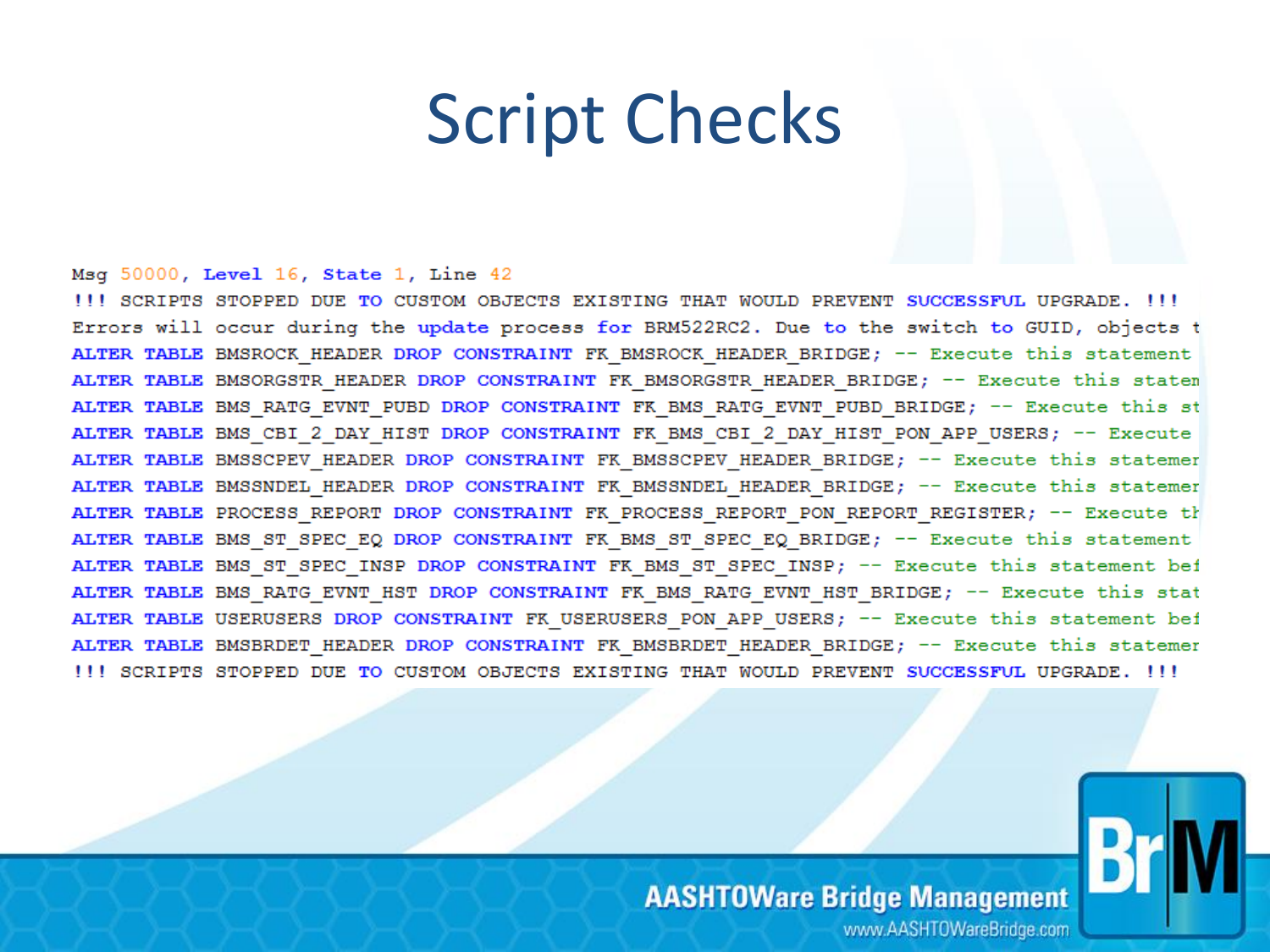# ERD Diagram

• ERD diagram for 5.2.2 DB

• Fully updated for 5.2.2 database

• Included with the documentation

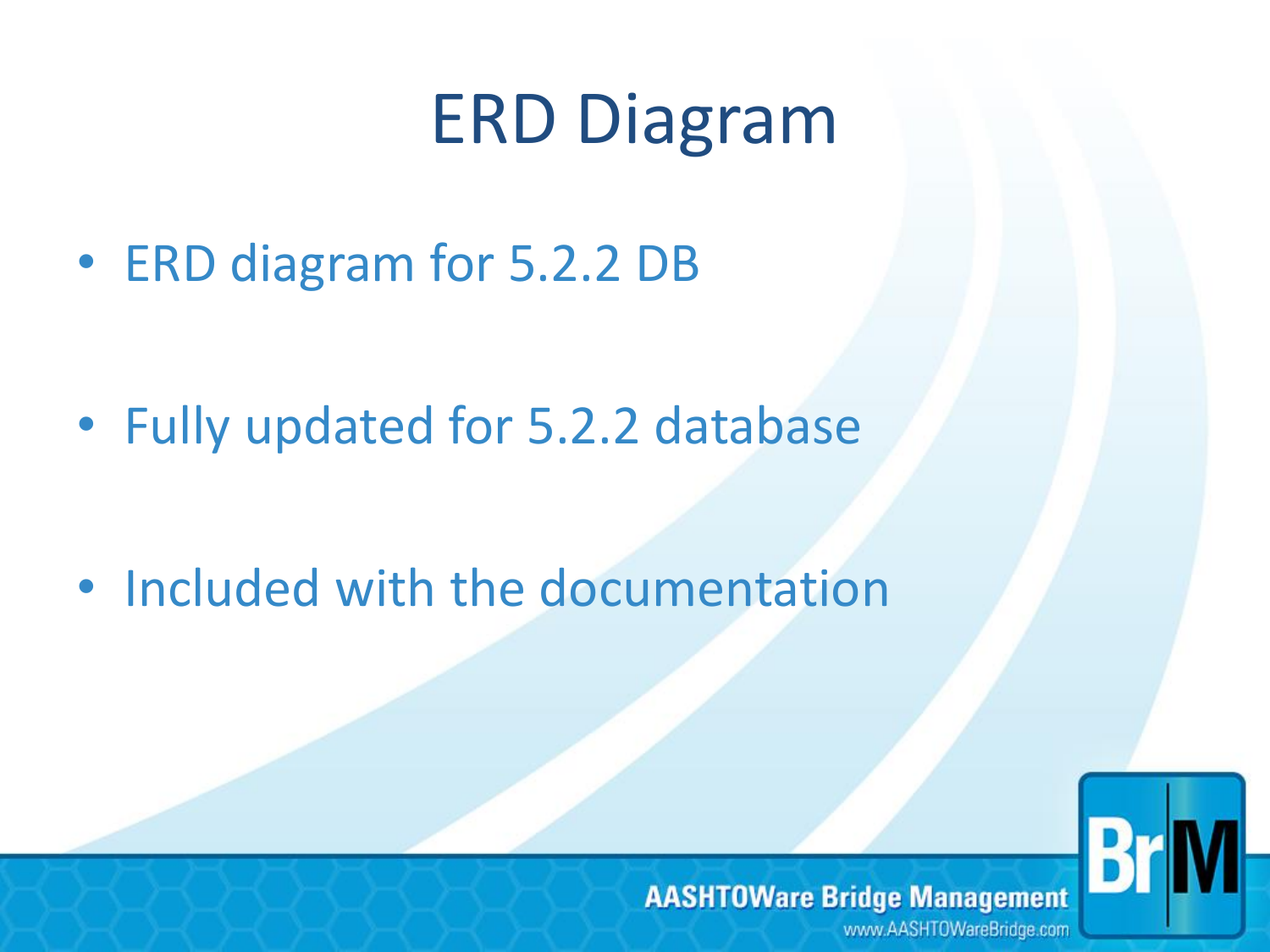# ERD Diagram



#### **AASHTOWare Bridge Management**